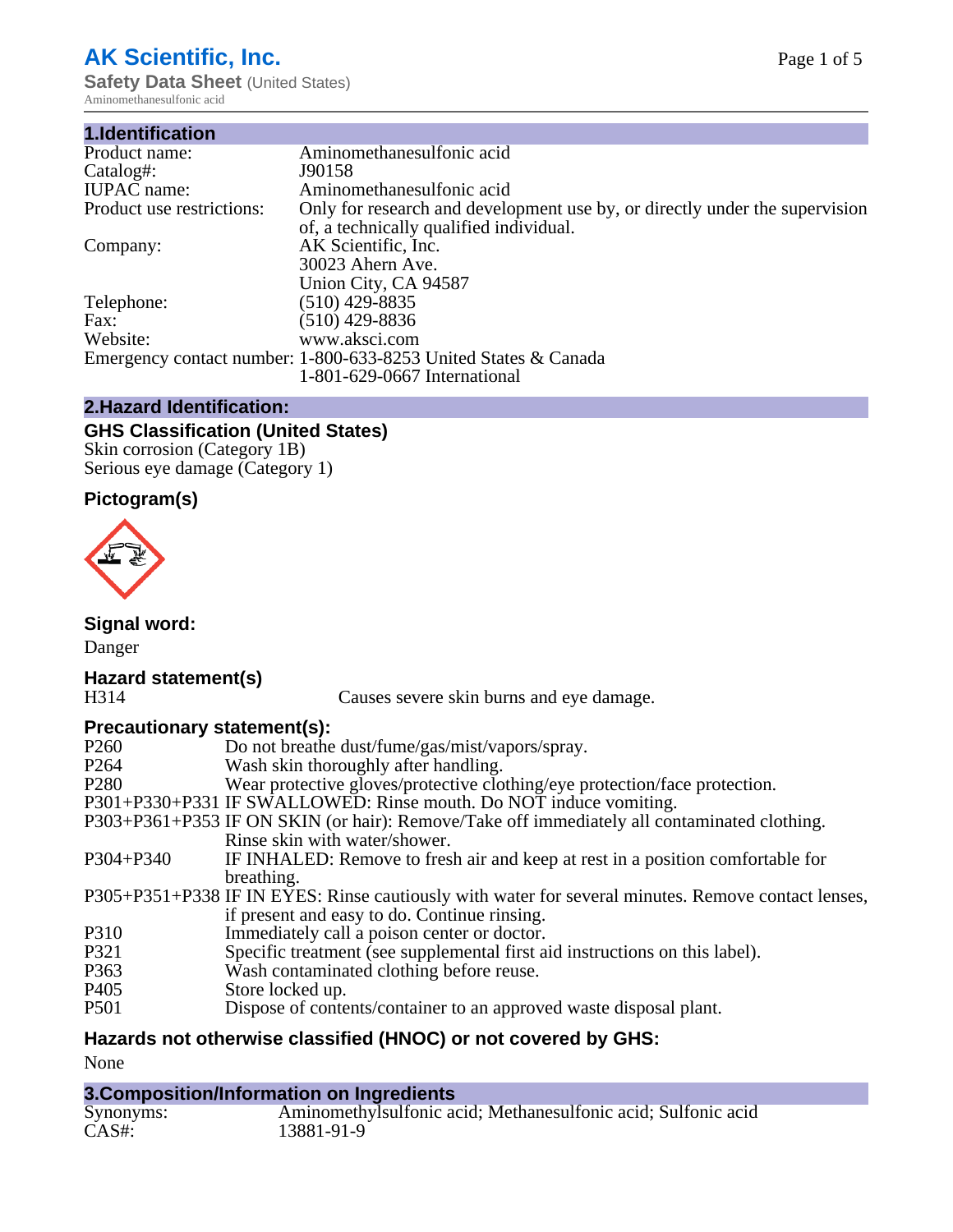Purity: 95%<br>EC: 237-EC: 237-649-6

# **4. First Aid Measures**

**General Information:** Immediately remove any clothing contaminated by the product. Move out of dangerous area. Consult a physician and show this safety data sheet.

**Inhalation:** Move person to fresh air. If not breathing, give artificial respiration. If breathing is difficult, give oxygen. Obtain medical aid.

**Skin contact:** Immediately flush skin with running water for at least 15 minutes while removing contaminated clothing and shoes. Wash clothing before reuse. Obtain medical aid immediately.

**Eye contact:** Immediately flush open eyes with running water for at least 15 minutes. Obtain medical aid immediately.

**Ingestion:** Do NOT induce vomiting without medical advice. Rinse mouth with water. Never administer anything by mouth to an unconscious person. Obtain medical aid immediately.

**Most important symptoms and effects, both acute and delayed:** No further information available. Please see sections 2 and 11.

**Indication of any immediate medical attention and special treatment needed:** No further information available.

# **5. Fire Fighting Measures**

**Suitable extinguishing media:** Use water spray, dry chemical, carbon dioxide, or chemical foam. **Specific hazards arising from the chemical:** Carbon oxides, Nitrogen oxides, Sulfur oxides. **Advice for firefighters:** As in any fire, wear a NIOSH-approved or equivalent, pressure-demand, self-contained breathing apparatus and full protective gear. During a fire, irritating and highly toxic gases may be generated by thermal decomposition or combustion.

### **6. Accidental Release Measures**

**Personal precautions, protective equipment and emergency procedures:** Wear protective equipment and keep unprotected personnel away. Ensure adequate ventilation. Remove all sources of ignition. Prevent further leak or spill if safe to do so. For personal protective equipment, please refer to section 8.

**Environmental precautions:** Do not let product enter drains, other waterways, or soil.

**Methods and materials for containment and cleaning up:** Prevent further leak or spill if safe to do so. Vacuum, sweep up, or absorb with inert material and place into a suitable disposal container. Consult local regulations for disposal. See section 13 for further disposal information.

# **7. Handling and Storage**

**Precautions for safe handling:** Avoid contact with skin, eyes, and personal clothing. Wash hands thoroughly after handling. Avoid breathing fumes. Use only with adequate ventilation. Wear suitable protective clothing, gloves, and eye/face protection. Keep away from sources of ignition. Minimize dust generation and accumulation. Keep container tightly closed. Open and handle container with care. Do not eat, drink, or smoke while handling.

**Conditions for safe storage, including any incompatibilities:** Store in a tightly-closed container when not in use. Store in a cool, dry, well-ventilated area away from incompatible substances. Keep away from sources of ignition.

# **8. Exposure Controls/Personal Protection**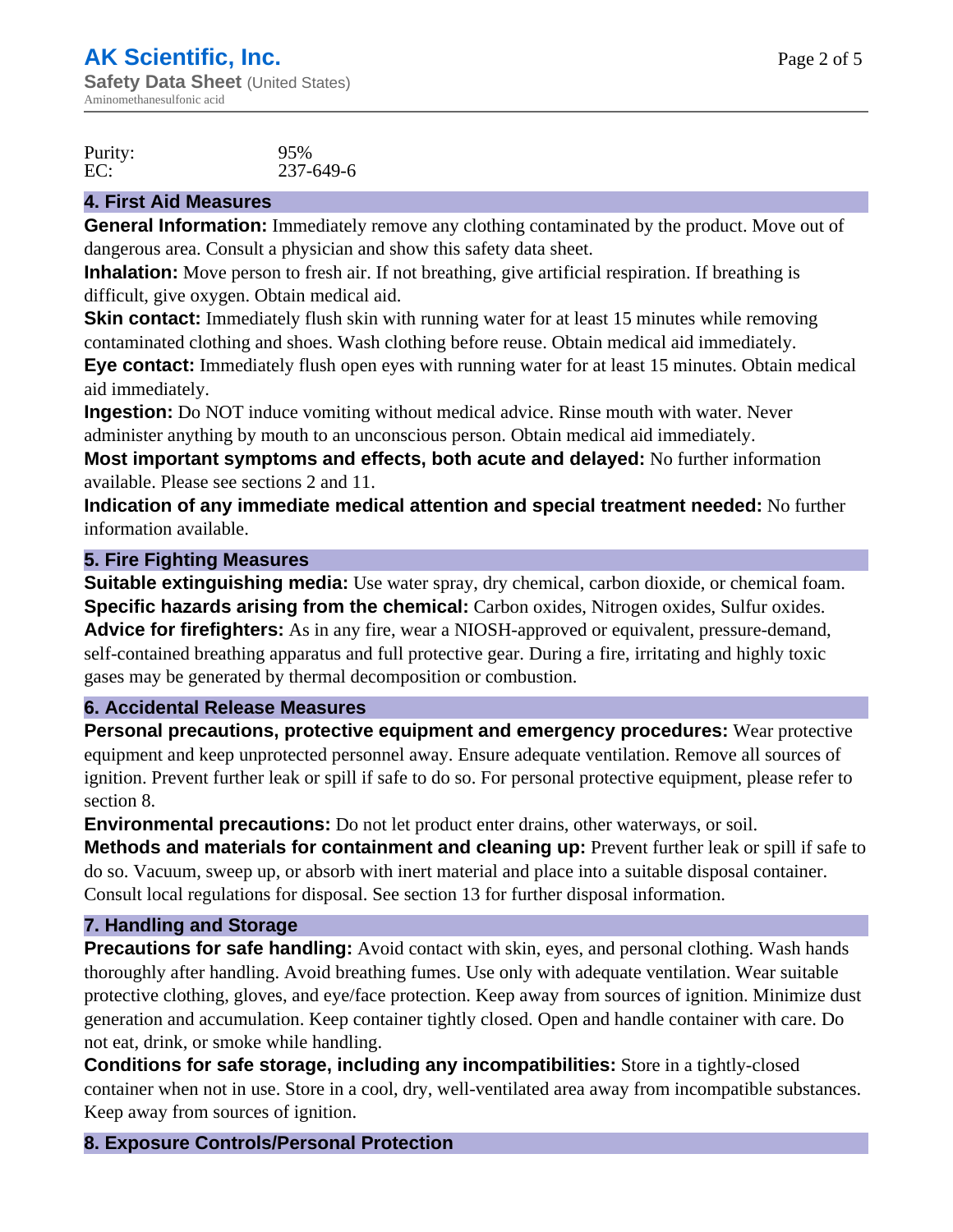#### **Exposure limits:**

| <b>OSHA PEL:</b>  | Not available. |
|-------------------|----------------|
| NIOSH REL:        | Not available. |
| <b>ACGIH TLV:</b> | Not available. |

**Appropriate engineering controls:** Avoid contact with skin, eyes, and clothing. Wash hands before breaks and immediately after handling the product. Facilities storing or utilizing this material should be equipped with an eyewash fountain. Use adequate general and local exhaust ventilation to keep airborne concentrations low.

#### **Personal protection**

- Eyes: Based on an evaluation of the eye or face hazards present, wear chemical splash-resistant safety glasses or goggles with side protection. A face shield may be appropriate in some workplaces. Use eyewear tested and approved under appropriate government standards such as OSHA 29 CFR 1910.133 or EU EN166.
- Hands: Wear gloves selected based on an evaluation of the possible hazards to hands and skin, the duration of use, the physical conditions of the workplace, and the chemical resistance and physical properties of the glove material.
- Skin and body: Protective clothing must be selected based on the hazards present in the workplace, the physical environment, the duration of exposure, and other factors. No fabric can provide protection against all potential hazards; therefore it is important to select the appropriate protective clothing for each specific hazard. At the minimum, wear a laboratory coat and close-toed footwear.
- Respiratory: Respirators are not a substitute for accepted engineering control measures such as enclosure or confinement of the operation, general and local ventilation, and substitution of less toxic materials. When respiratory personal protective equipment is appropriate based on an assessment of respiratory hazards in the workplace, use a NIOSH- or CEN-certified respirator.

### **9. Physical and Chemical Properties**

| <b>Physical State:</b>            | White to tan crystals, powder, crystalline powder and/or chunks |
|-----------------------------------|-----------------------------------------------------------------|
| Molecular Formula:                | CH5NO3S                                                         |
| Molecular Weight:                 | 111.12                                                          |
| Odor:                             | Not available.                                                  |
| pH:                               | Not available.                                                  |
| <b>Boiling Point Range:</b>       | Not available.                                                  |
| Freezing/Melting Point:           | $200-210$ °C                                                    |
| Flash Point:                      | Not available.                                                  |
| <b>Evaporation Rate:</b>          | Not available.                                                  |
| Flammability (solid, gas):        | Please see section 2.                                           |
| Explosive limits:                 | Not available.                                                  |
| Vapor Pressure:                   | Not available.                                                  |
| Vapor Density:                    | Not available.                                                  |
| Solubility:                       | Not available.                                                  |
| <b>Relative Density:</b>          | Not available.                                                  |
| Refractive Index:                 | Not available.                                                  |
| Volatility:                       | Not available.                                                  |
| <b>Auto-ignition Temperature:</b> | Not available.                                                  |
| Decomposition Temperature:        | Not available.                                                  |
| <b>Partition Coefficient:</b>     | Not available.                                                  |
|                                   |                                                                 |

#### **10. Stability and Reactivity**

Reactivity: Not available. Possibility of hazardous reactions: Not available. Conditions to avoid: Dust generation.

Chemical stability: Stable under recommended temperatures and pressures.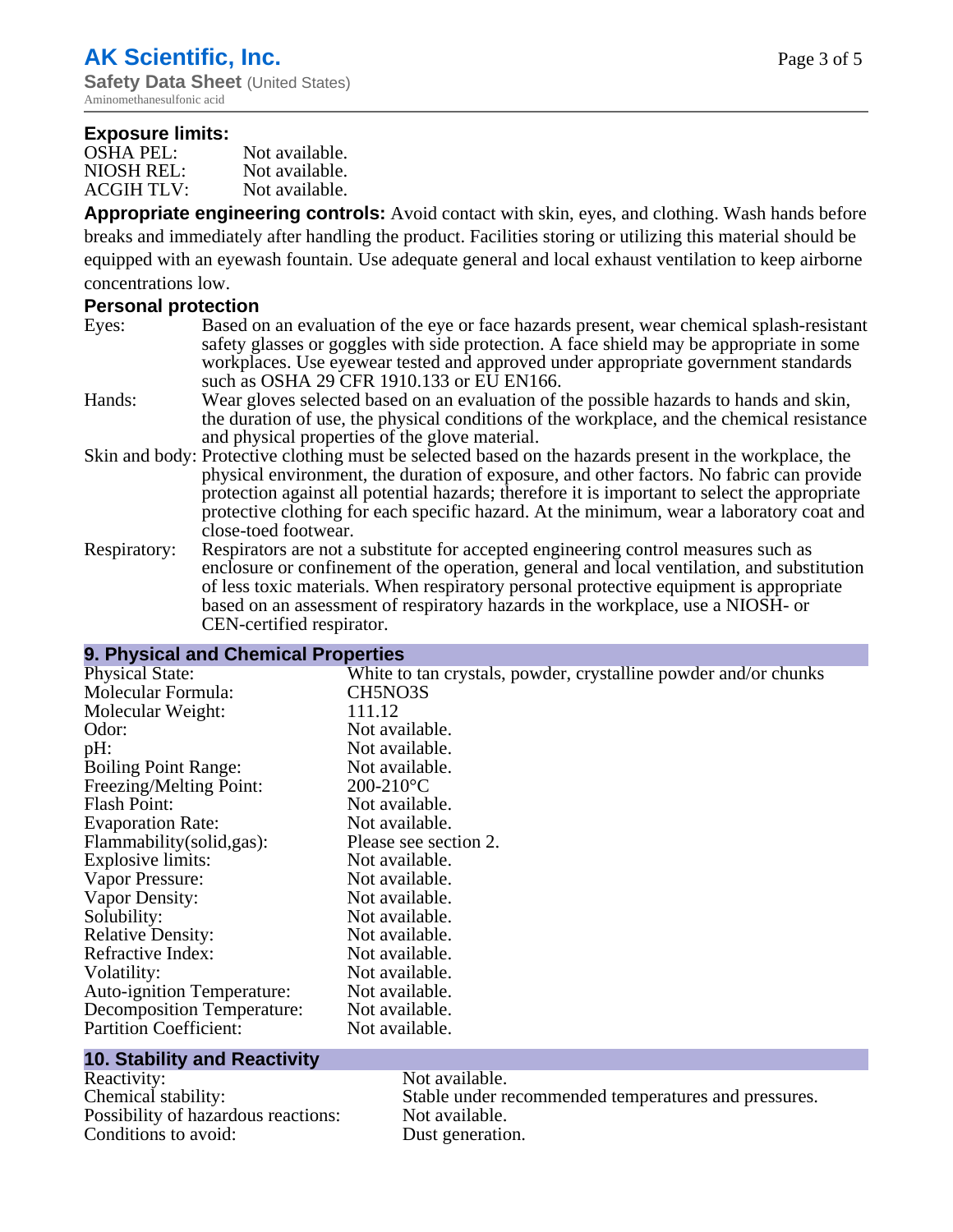| Incompatible materials:                                                                                                              | Strong oxidizing agents.                                                                                                                                                                                                                                                                      |  |
|--------------------------------------------------------------------------------------------------------------------------------------|-----------------------------------------------------------------------------------------------------------------------------------------------------------------------------------------------------------------------------------------------------------------------------------------------|--|
| Hazardous decomposition products:                                                                                                    | Carbon oxides, Nitrogen oxides, Sulfur oxides.                                                                                                                                                                                                                                                |  |
| <b>11. Toxicological Information</b>                                                                                                 |                                                                                                                                                                                                                                                                                               |  |
| RTECS#<br>Acute toxicity:<br>Routes of exposure:<br>Symptoms related to the physical, chemical and<br>toxicological characteristics: | Not available.<br>Not available.<br>Inhalation, eye contact, skin contact, ingestion.<br>Skin contact may result in inflammation<br>characterized by itching, scaling, reddening,<br>blistering, pain or dryness. Eye contact may result<br>in redness, pain or severe eye damage. Inhalation |  |
|                                                                                                                                      | may cause irritation of the lungs and respiratory                                                                                                                                                                                                                                             |  |

**Carcinogenicity** IARC: Not classified.<br>Not listed. NTP:<br>
OSHA: Not listed.<br>
Not listed. Not listed. Acute toxic effects: Inflammation of the eye is characterized by redness, watering, and itching. Skin inflammation is characterized by itching, scaling, reddening, or, occasionally, blistering.

or death.

#### **12. Ecological Information**

| Not available. |
|----------------|
| Not available. |
| Not available. |
| Not available. |
| Not available. |
|                |

#### **13. Disposal Considerations**

| Disposal of waste: | Chemical waste generators must determine whether a discarded chemical is       |
|--------------------|--------------------------------------------------------------------------------|
|                    | classified as hazardous waste. US EPA guidelines for the classification        |
|                    | determination are listed in 40 CFR 261.3. Additionally, waste generators must  |
|                    | consult state and local hazardous waste regulations to ensure complete and     |
|                    | accurate classification. Observe all federal, state and local regulations when |
|                    | disposing of the substance.                                                    |
|                    | Disposal of packaging: Do not reuse containers. Dispose of as unused product.  |
|                    |                                                                                |

#### **14. Transportation Information**

# **DOT (United States)**

| UN number:                           | UN2585                     |                                                                                                      |
|--------------------------------------|----------------------------|------------------------------------------------------------------------------------------------------|
|                                      | percent free sulfuric acid | Proper shipping name: Alkyl sulfonic acids, solid or Aryl sulfonic acids, solid with not more than 5 |
| Transport hazard class: 8; Corrosive |                            |                                                                                                      |
| Packing group:                       | Ш                          |                                                                                                      |
| <b>IATA</b>                          |                            |                                                                                                      |
| <b>UN Number:</b>                    |                            | UN2585                                                                                               |
| Proper shipping name:                |                            | Alkylsulphonic acids, solid                                                                          |
| Transport hazard class:              |                            | 8;Corrosive                                                                                          |
| Packing group:                       |                            | Ш                                                                                                    |
|                                      |                            |                                                                                                      |

## **15. Regulatory Information**

#### **TSCA (United States)**

This product is on the EPA Toxic Substance Control Act (TSCA) inventory. The product is supplied

system. Overexposure may result in serious illness